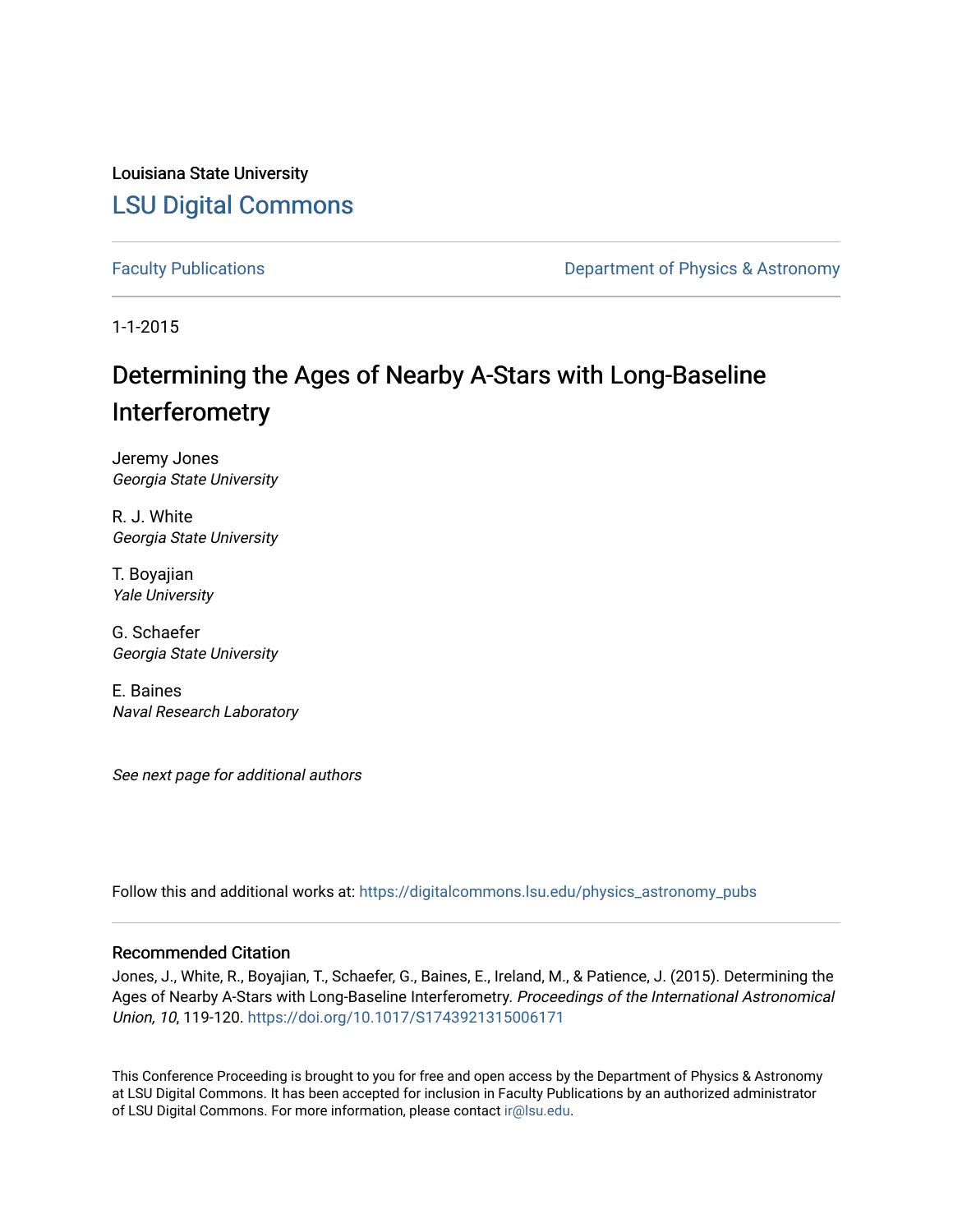### Authors

Jeremy Jones, R. J. White, T. Boyajian, G. Schaefer, E. Baines, M. Ireland, and J. Patience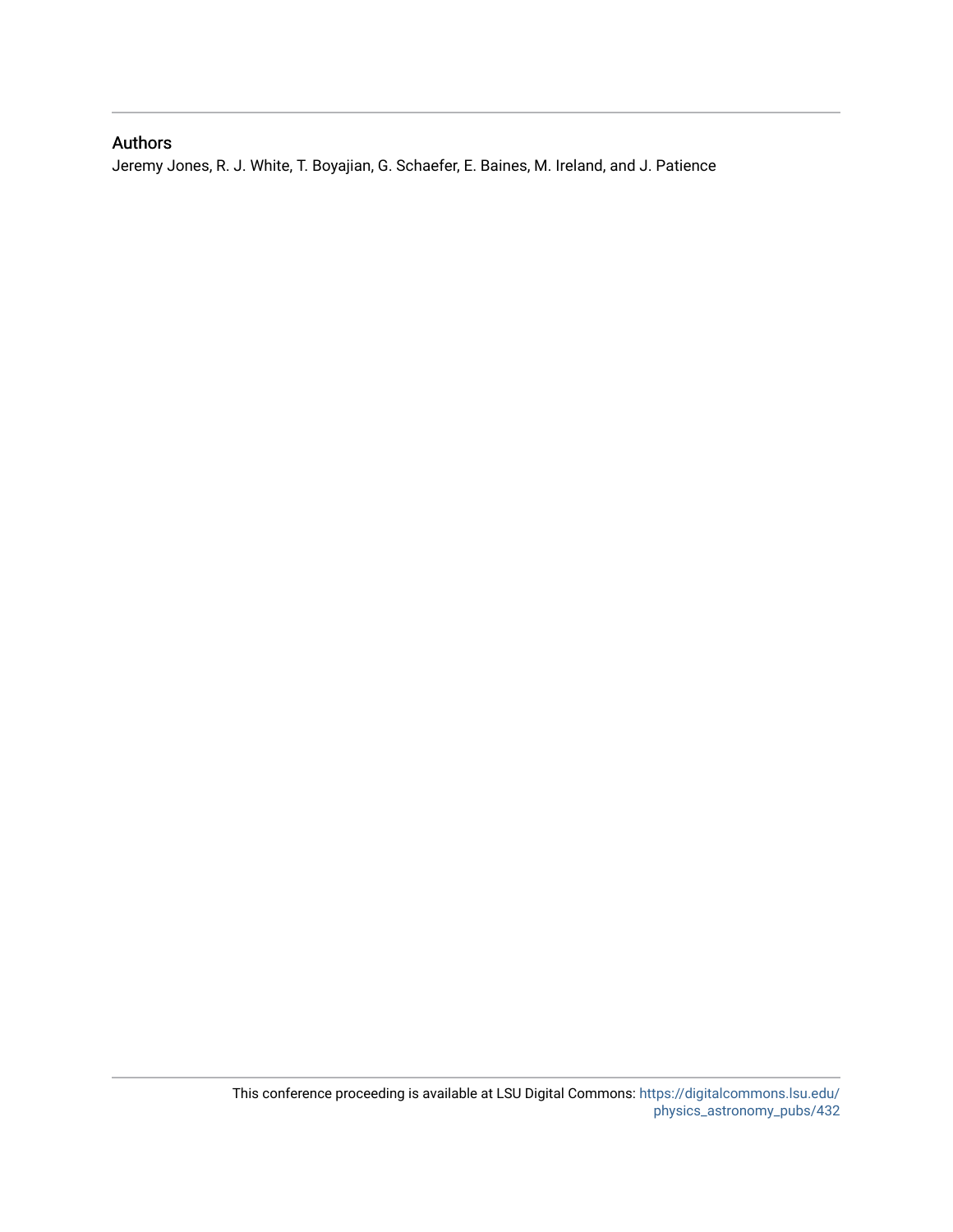## **Determining the Ages of Nearby A-Stars with Long-Baseline Interferometry**

**Jeremy Jones**1**, R. J. White**1**, T. Boyajian**2**, G. Schaefer**1**, E. Baines**3**, M. Ireland**4**, J. Patience**5**, and The CHARA Team**<sup>1</sup>

<sup>1</sup>Georgia State University, <sup>2</sup>Yale University, <sup>3</sup>Naval Research Laboratory, <sup>4</sup>Australian National University, <sup>5</sup>Arizona State University email: jones@astro.gsu.edu

**Abstract.** We determine the age of 7 stars in the Ursa Major moving group using a novel method that models the fundamental parameters of rapidly rotating A-stars based on interferometric observations and literature photometry and compares these parameters (namely, radius, luminosity, and rotation velocity) with evolution models that account for rotation. We find these stars to be coeval, thus providing an age estimate for the moving group and validating this technique. With this technique validated, we determine the age of the rapidly rotating, directly imaged planet host star,  $\kappa$  Andromedae.

**Keywords.** techniques: interferometric, stars: early-type, stars: evolution, stars: individual ( $\kappa$ And), stars: rotation

#### **1. The Age of the Ursa Major Moving Group**

We use the Classic, CLIMB, and PAVO beam combiners on the CHARA Array to measure the interferometric visibilities of 7 stars in the Ursa Major moving group. By comparing the measured visibilities and photometry taken from the literature to modeled visibilities and photometry which takes rapid rotation into account, we determine various fundamental parameters of the stars, including radius, luminosity, and rotation speed. We compare these properties to MESA evolution models to determine ages for each of these stars and find an average age for 6 of the stars (excluding the outlier, 59 Dra) of  $438 \pm 14$  Myr, in agreement with previous age estimates (e.g., King *et al.* 2003). These results are presented in Jones et al. (2015) and below in Fig, 1.

#### **2.** κ **And: A Directly Imaged Planet-Host Star**

 $\kappa$  Andromedae is a rapidly rotating A-star and is host to a substellar companion discovered through direct imaging by Carson *et al.* (2013). Using the technique validated with the Ursa Major moving group, we find an age of 27 Myr for the system assuming solar metallicity, implying that the companion is of planetary mass. Figure 2 shows  $\kappa$ And's position on an HR-Diagram.

#### **References**

Boyajian, T. S., et al. 2012, ApJ, 745, 101 Caffau, E., et al. 2011, SoPh, 268, 255 Carson, J., et al. 2013, ApJ, 763, 32 Jones, J., et al. 2015, ApJ, submitted King, J. R., et al. 2003, AJ, 125, 1980